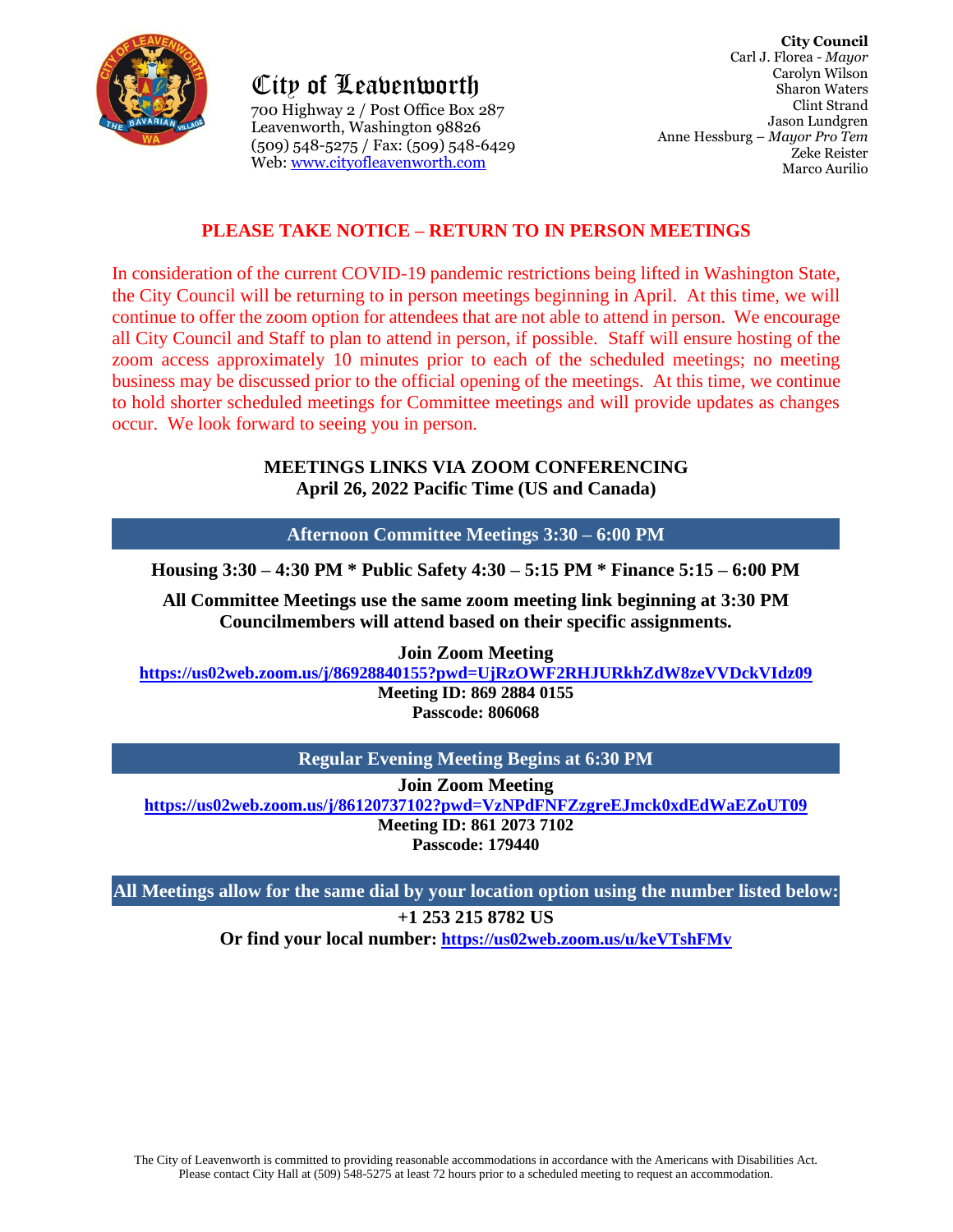#### **LEAVENWORTH CITY COUNCIL AGENDA Leavenworth City Hall – Council Chambers** April 26, 2022 – 6:30 PM

### **Call to Order**

#### **Flag Salute**

**Roll Call**

### **Consent Agenda**

- **1.** Approval of Agenda
- **2.** Approval of April 12, 2022 Study Session Minutes
- **3.** Approval of April 12, 2022 Regular Meeting Minutes
- **4.** 2022 Claims \$431,323.32
- **5.** Mayoral Reappointment of Planning Commissioners Steven Booher, Colin Forsyth, and Alison Miller – Expires April 2022
- **6.** Resolution 06-2022 Festhalle Facilities Policy
- **7.** Cemetery Master Plan

### **Public Safety Report: Corporal Monika Haynes, Liaison Officer**

### **Comments from the Public on Items Not on the Agenda**

### **Public Hearing: Affordable Low-Income Incentive Program @ 6:30**

### **Resolutions, Ordinances, Orders, and Other Business**

- **8.** Action: Ordinance 1654 Affordable Low-Income Housing Incentives
- **9.** Action: Resolution 5-2022 Personnel Policy Update
- **10.** Action: Professional Services Agreement Waterfront Park Restroom Force Main Relocation Design and Construction Engineering Services with RH2 Engineering

### **Councilmember and Committee Reports**

#### **Mayor / Administration Reports**

### **Information Items & Future Considerations**

- **11.** Housing Committee Agenda Items
- **12.** Public Safety Committee Agenda Items
- **13.** Finance Committee Agenda Items
- **14.** March Planning Commission Minutes

### **Adjournment**

# **Council Committees – 4 th Tuesday**

Housing – 3:30 PM – 4:30 PM Public Safety  $-4:30$  PM  $-5:15$  PM Finance – 5:15 PM – 6:00 PM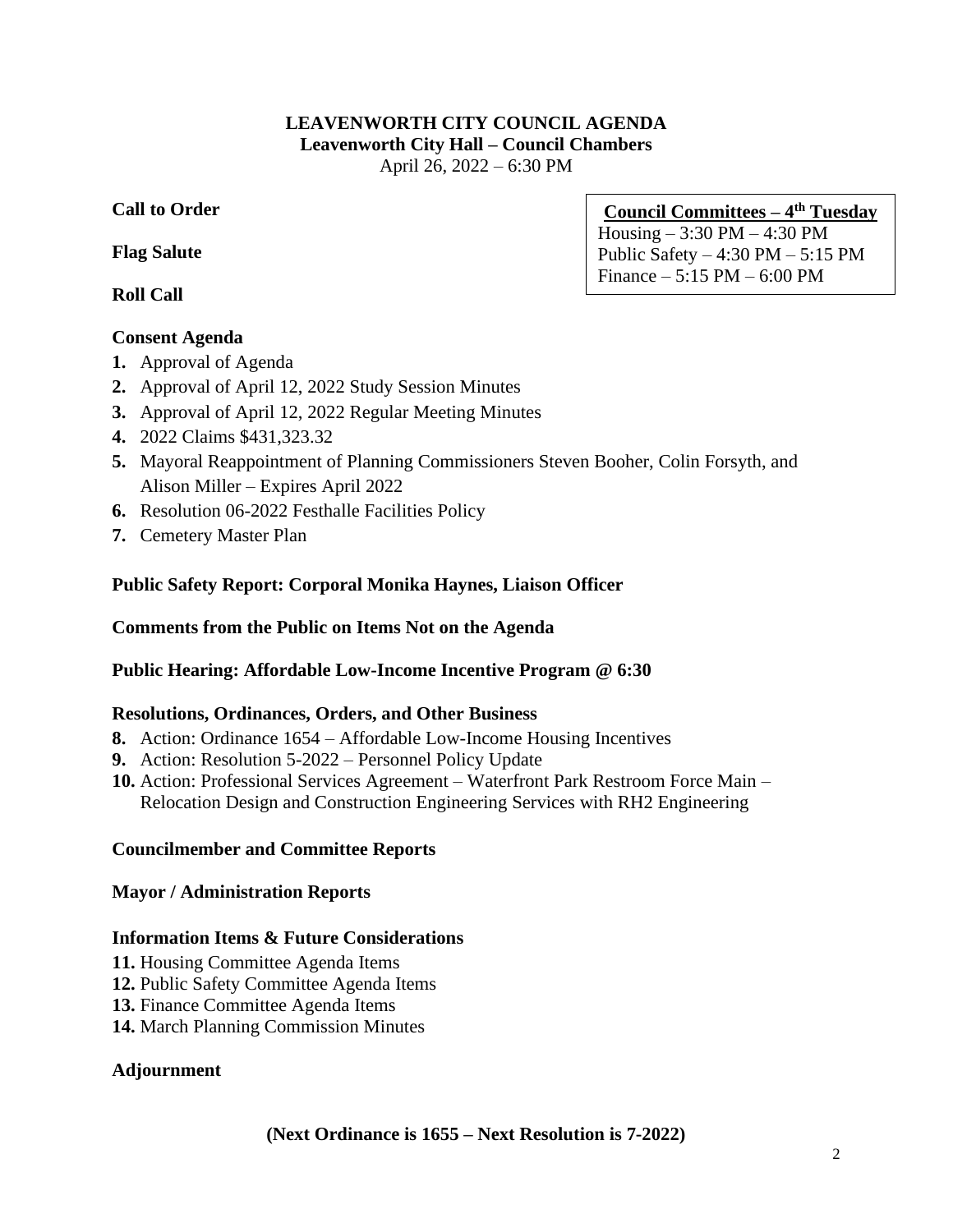### **1. City Council Meeting Agenda**

This item is included under **TAB 1.**

### **2. Study Session Minutes – 4/12/2022**

This item is included under **TAB 2.** 

## **3. Regular Meeting Minutes – 4/12/2022**

This item is included under **TAB 3.**

### **4. 2022 Claims**

This item is included under **TAB 4.**

# **5. Mayoral Reappointment of Planning Commissioners Steven Booher, Colin Forsyth, and Alison Miller – Expires April 2022**

The Mayor requests Council confirmation to reappoint the following positions to the Planning Commission for a 4-year term.

- Position No. 1 Steven Booher
- Position No.  $6 -$ Colin Forsyth
- Position No. 7 Alison Miller

There are no items included under **TAB 5.**

### **6. Resolution 06-2022 Festhalle Facilities Policy**

The Leavenworth Festhalle Facilities Policy was originally approved by the Council on April 23, 2013 by Resolution 10-2013. The Policy provides operational guidelines on the rental and use of the Festhalle Facility. The Festhalle Oversight Committee has recommended an addition to the "Denial / Appeal" section, to include the following three points on page 7:

2. An application will be denied if the applicant has been found to be in violation of Resolution 07-2020, which establishes Rules and Standards of Conduct for anyone using City Facilities. (Exhibit C)

3. An application will be denied if the applicant has any past due debt to the City of Leavenworth for any other services or accounts. Outstanding debt must be brought current before any application for the Festhalle will be considered.

4. Any denial shall be appealed to the Mayor, City Administrator, or Mayor Designee. Their decision shall be final and no further appeals will be granted.

Additionally, Resolution 06-2022 has been attached to the Policy as Exhibit C. The Festhalle Oversight Committee discussed the policy amendments at the March 14, 2022 Committee meeting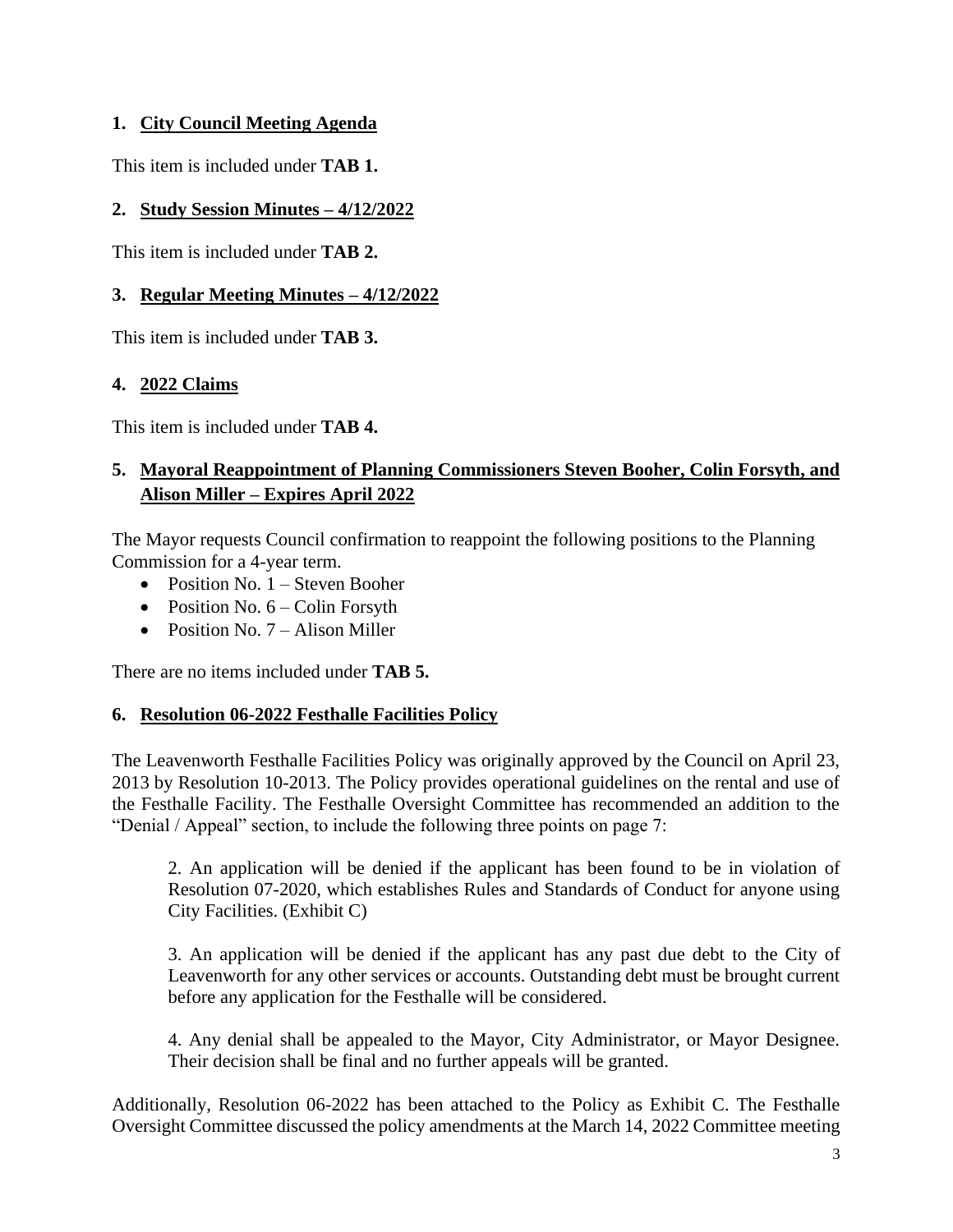and approved the amendments and recommendation for Council approval by unanimous vote at the April 11, 2022 Committee meeting.

The following items are included under **TAB 6:**

- Resolution 06-2022
- Festhalle Facility Policy redline changes (pages with changes included)

### **7. Cemetery Master Plan**

The City Council reviewed the Cemetery Master Plan at the February Study Session before requesting public comment, which resulted in three public comments, all encouraging more landscaping and park-like seating/reflection amenities. Public comments were addressed in the Recommendation Memo through the recommendations for additional trees and landscaping, support of pathways, plaza, seating, upgrades to the maintenance building and overall long-term maintenance (through the endowment).

At the prior meeting, Council had requested a comparison of pricing, using local cemeteries. That information has been compiled. It shows that the Mountain View Cemetery rates are lower than area cemeteries. Changes to the Cemetery rates, as addressed in the Recommendation Memo, should be fully re-evaluated with a finance consultant based on the recommended improvements and endowment requirements after Council's acceptance of the Master Plan with Recommendation Memo.

| <b>Cemetery</b>                                                                                                                                                                                                                                                                                                                     | <b>Adult</b>             | <b>Infant</b>                    | <b>Cremains</b>         | <b>Niche</b>                                                                                                                                                                   | <b>Open/Closing</b>                         |  |
|-------------------------------------------------------------------------------------------------------------------------------------------------------------------------------------------------------------------------------------------------------------------------------------------------------------------------------------|--------------------------|----------------------------------|-------------------------|--------------------------------------------------------------------------------------------------------------------------------------------------------------------------------|---------------------------------------------|--|
|                                                                                                                                                                                                                                                                                                                                     | Lot                      | Lot                              | Lot                     |                                                                                                                                                                                |                                             |  |
| <b>Mountain View</b><br><b>Cemetery</b><br><b>City Limits</b><br>$\bullet$<br><b>Cascade School</b><br>$\bullet$<br><b>District</b><br><b>Outside Cascade</b><br>$\bullet$<br>S.D.                                                                                                                                                  | \$650<br>\$700<br>\$1075 | \$375<br>\$425<br>\$475          | \$375<br>\$425<br>\$590 | Row 1<br>Row <sub>2</sub><br>Row <sub>3</sub><br>Row <sub>4</sub><br>\$400<br>\$375<br>\$350<br>\$325<br>\$415<br>\$365<br>\$440<br>\$390<br>\$1050<br>\$900<br>\$800<br>\$750 | Burial $$400 - $600$<br>Niche \$175 - \$350 |  |
| <b>Cashmere Cemetery</b>                                                                                                                                                                                                                                                                                                            | \$1,100                  | \$550                            | \$900                   | \$1000                                                                                                                                                                         | Burial \$425<br>Niche \$125                 |  |
| <b>Evergreen Memorial</b><br>Park                                                                                                                                                                                                                                                                                                   | $$1800 -$<br>\$2500      | \$60<br>(endowment<br>care only) | \$1500                  | \$1300-\$5000                                                                                                                                                                  | <b>Burial \$1095</b><br><b>Niche \$595</b>  |  |
| <b>Wenatchee Cemetery</b>                                                                                                                                                                                                                                                                                                           | \$1,173                  | \$511                            | \$706                   | Outside Niche - \$978 - \$1,205<br>Inside Niche - \$1093 - \$4,629                                                                                                             | Burial \$659<br><b>Niche \$270</b>          |  |
| At this time, staff is requesting the acceptance of the Master Plan and the Recommendation Memo,<br>which provides overall cemetery improvements and next steps. The improvements are not listed<br>in a priority order but would start with platting a new section of the cemetery with $8.5$ ' x $3$ ' plots<br>for grave-liners. |                          |                                  |                         |                                                                                                                                                                                |                                             |  |
| The following items are included under <b>TAB 7:</b><br>Recommendation Memo & Cemetery Master Plan<br>$\bullet$<br><b>Public Comments</b><br>$\bullet$                                                                                                                                                                              |                          |                                  |                         |                                                                                                                                                                                |                                             |  |

- Recommendation Memo & Cemetery Master Plan
-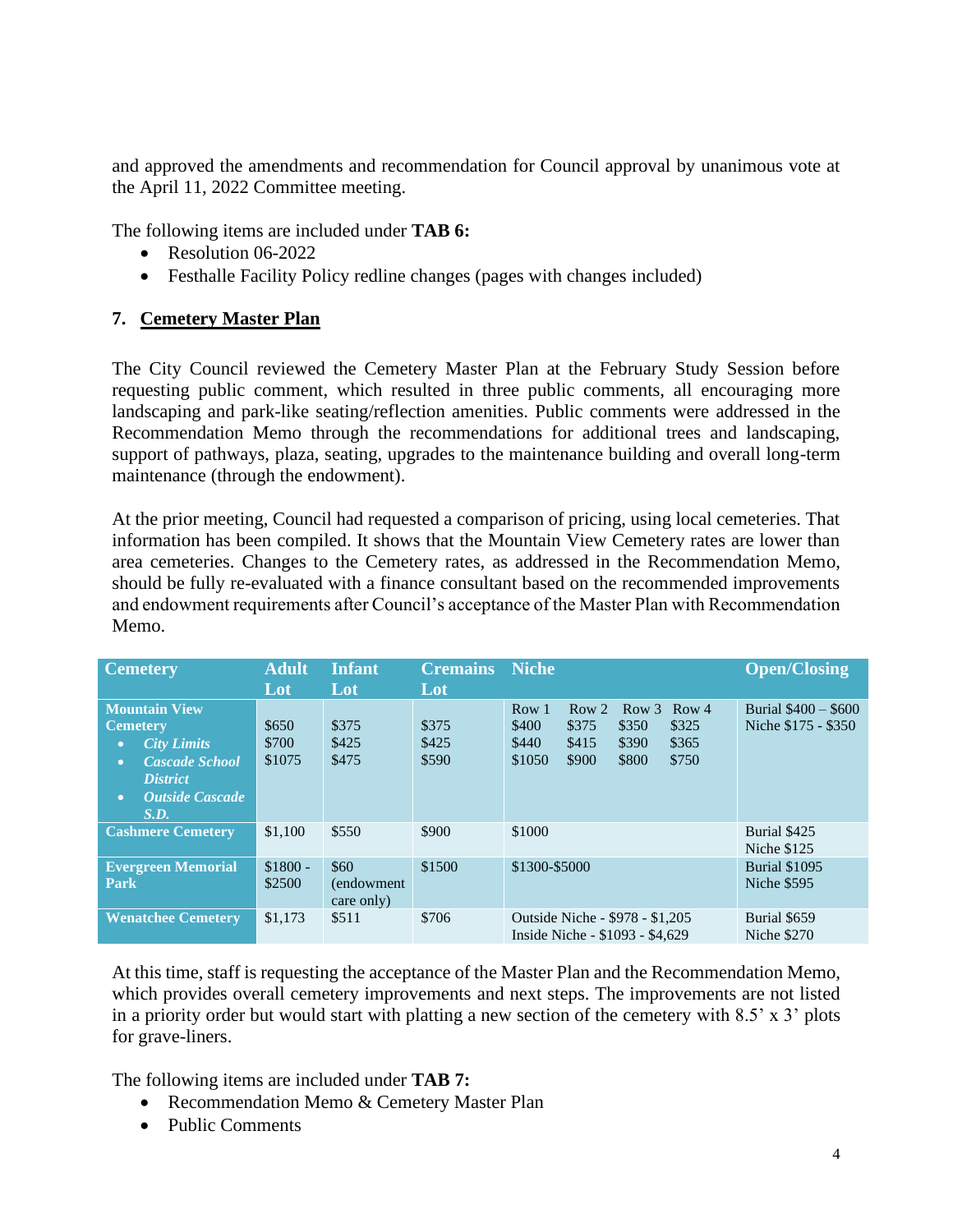### **SUPPLEMENTAL COUNCIL AGENDA**

### **8. Ordinance 1654 – Affordable Low-Income Housing Incentives**

The public hearing time is provided for the City Council to take comment on the proposed new affordable low-income housing incentive program. This program is designed to incentivize development of low-income housing by flexing some of the regulation standards, including but not limited to, reduced front yard setback, increase in lot coverage, increased density, and, for lower incomes, reduced parking requirements.

The Planning Commission reviewed the initial draft code at a public hearing in November. At that time, it was determined that additional work on the draft was needed. The Planning Commission continued to review the proposal and make modifications based on public comment through the April 6, 2022 hearing.

The new code provides incentives for housing associated with the most needed type of housing, for those with the hightest cost burden homes and those with incomes below the 50% AMI, as noted in the Housing Action Plan:

| <b>Income Group</b> | <b>Distribution of</b><br><b>Household Income</b> | Share of<br><b>Housing</b><br><b>Need</b> | <b>Distribution of Households</b><br><b>Experiencing Housing Cost</b><br>Burden* | Share of<br><b>Housing</b><br><b>Need</b> |
|---------------------|---------------------------------------------------|-------------------------------------------|----------------------------------------------------------------------------------|-------------------------------------------|
| $<$ 30% AMI         | 14%                                               | 15                                        | 36%                                                                              | 40                                        |
| 30-50% AMI          | 13%                                               | 14                                        | 30%                                                                              | 33                                        |
| 50-80% AMI          | 19%                                               | 21                                        | 23%                                                                              | 25                                        |
| $80\% > 100\%$ AMI  | 9%                                                | 10                                        | 3%                                                                               |                                           |
| $>100\%$ AMI        | 46%                                               | 51                                        | Q <sub>0</sub>                                                                   | 10.                                       |
|                     | Housing needed to meet growth target:             | 110                                       |                                                                                  | 110                                       |

This income level is traditionally required to have public support or incentives to compete with the market rate housing construction market.

The Planning Commission is recommending adoption of the Affordable Low-Income Housing Incentives program.

During the April 12<sup>th</sup> Study Session a request to notice property owners adjacent to Tourist Commercial was made. While only five lots, adjacent to Residential 6 zoning, are vacant, all owners where mailed notice of the proposed code. An additional request to add a chart showing the number of affordable units in the Residential zones and Tourist Commercial zone was made; however, the Tourist Commercial zone does not have a density limitation so the number of dwellings permitted, regardless of affordability, would be determined by other factors, such as parking, lot coverage and height. Similarially, within the Residental zones, the proposal would permit one additional dwelling per lot (resulting in an option for one single-family, one ADU and one affordable unit) regardless of lot size but still required to meet all other standards. For these reasons, a chart would not be practicable.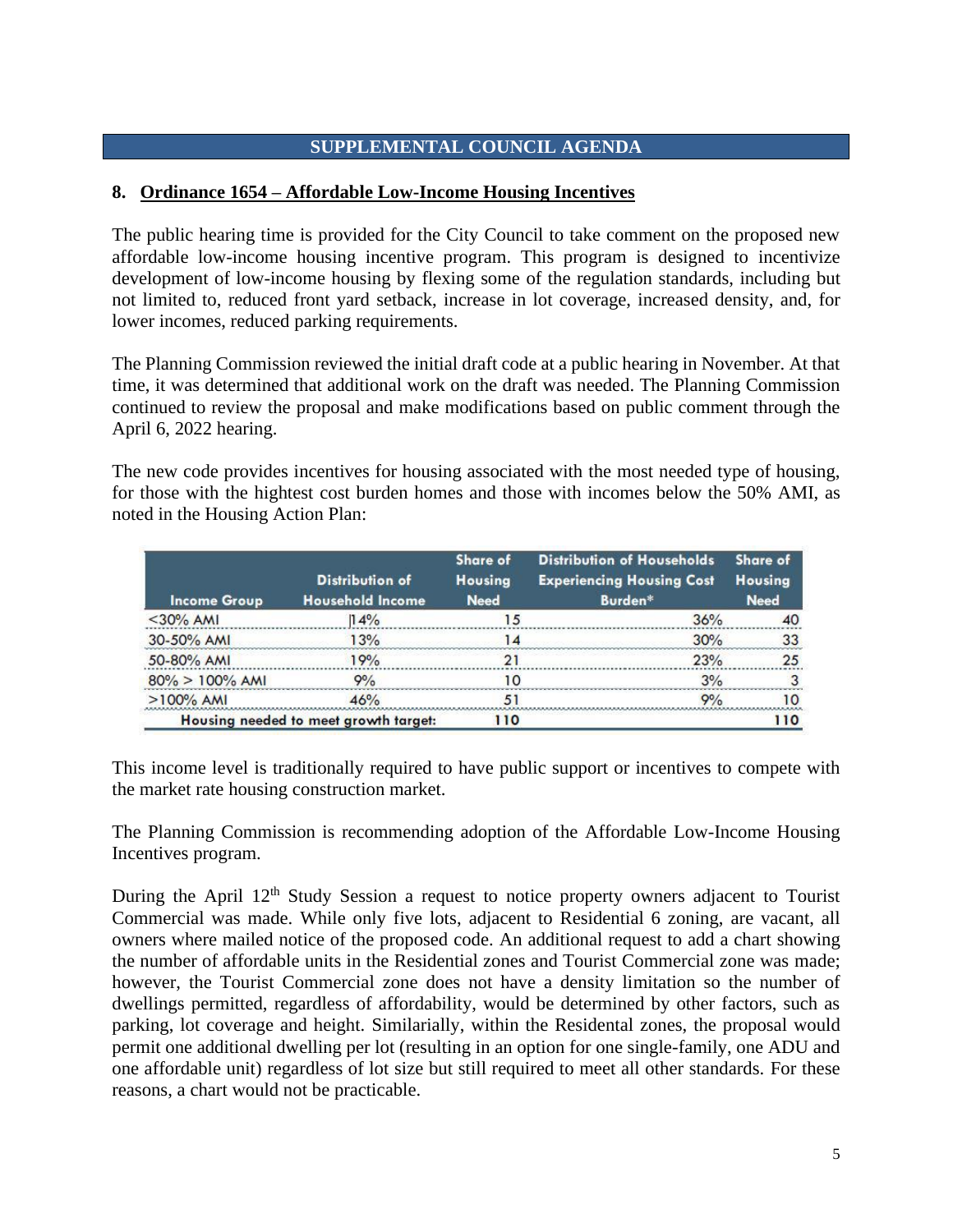At this time, the Council is being asked to consider and act on the Planning Commission recommendation to adopt the Affordable Housing Incentive Program.

The following items are included under **TAB 8:**

- Staff Report, dated February 4, 2022 with correction to summary of changes
- Height Diagram showing 188 Hwy 2 from the alley with mock building heights
- Public Comment Letter (note, one comment received after completion of Planning Commission workshops; other comments during Housing R-8 and duplex amendments included items related to Affordable Housing Incentives)
- Ordinance 1654
	- **MOTION:** *The Leavenworth City Council moves to adopt Ordinance 1654 creating a new Leavenworth Municipal Code Chapter 18.24 Affordable Low-Income Housing Incentives.*

### **9. Resolution 5-2022 – Personnel Policy Update**

Council and Staff reviewed the Personnel Policy Updates at the April 12<sup>th</sup> Study Session and reviewed questions relating to proposed changes. The document provided for approval today includes acceptance of all changes in the prior document with exception to new changes now included in redline (page 36 of the policy) for a final review in regard to travel and meal reimbursements. Additionally, appendices have now been included for reference.

The Council discussed the need to consider travel reimbursement rates and exploring utilizing the State's Per Diem rate structure so that future changes in rates would be nimble and adjusted accordingly by the State based on cost-of-living changes. In researching the concerns with taxation, Per Diem rates do require taxing employees within their payroll when they are provided the Per Diem allowances if they do not follow the existing procedures for submitting a travel reimbursement form with accompanying detailed receipts. Transitioning from the existing policy would not streamline the process for employees but would increase the staff review and approval process to ensure each travel reimbursement is requested at the correct rates per region. Since travel reimbursements are infrequently used, the existing policy does provide simplicity, efficiency, and flexibility. However, after reviewing the existing policy language (pages 34-36 of the policy), staff is recommending a change to the meal rates and no change to the hotel and mileage reimbursement policies. The City Administrator currently has the flexibility to approve hotel room rates to ensure employee expenses are covered, staff recommends maintaining the existing policy language for hotel room rates. Mileage reimbursement rates are also currently covered within the personnel policy and are set at the standard IRS mileage rate that is adjusted each year by the IRS; this rate is also in accordance with the State's Per Diem rate structure.

In reviewing the meal rates, staff supports approving the State's Per Diem rates identified in the mid-range – i.e. Tier 2, currently identified as pink on the attached map, with breakfast at \$17, lunch at \$21, and dinner at \$31 (note that these rates have been incorporated in Appendix 3 Travel Reimbursement Rates, which are required for travel upon an employee's return from training). This is a slight increase from the prior proposal of breakfast at \$15, lunch at \$20, and dinner at \$30. Language has been added in the personnel policy to allow the Administrator to utilize the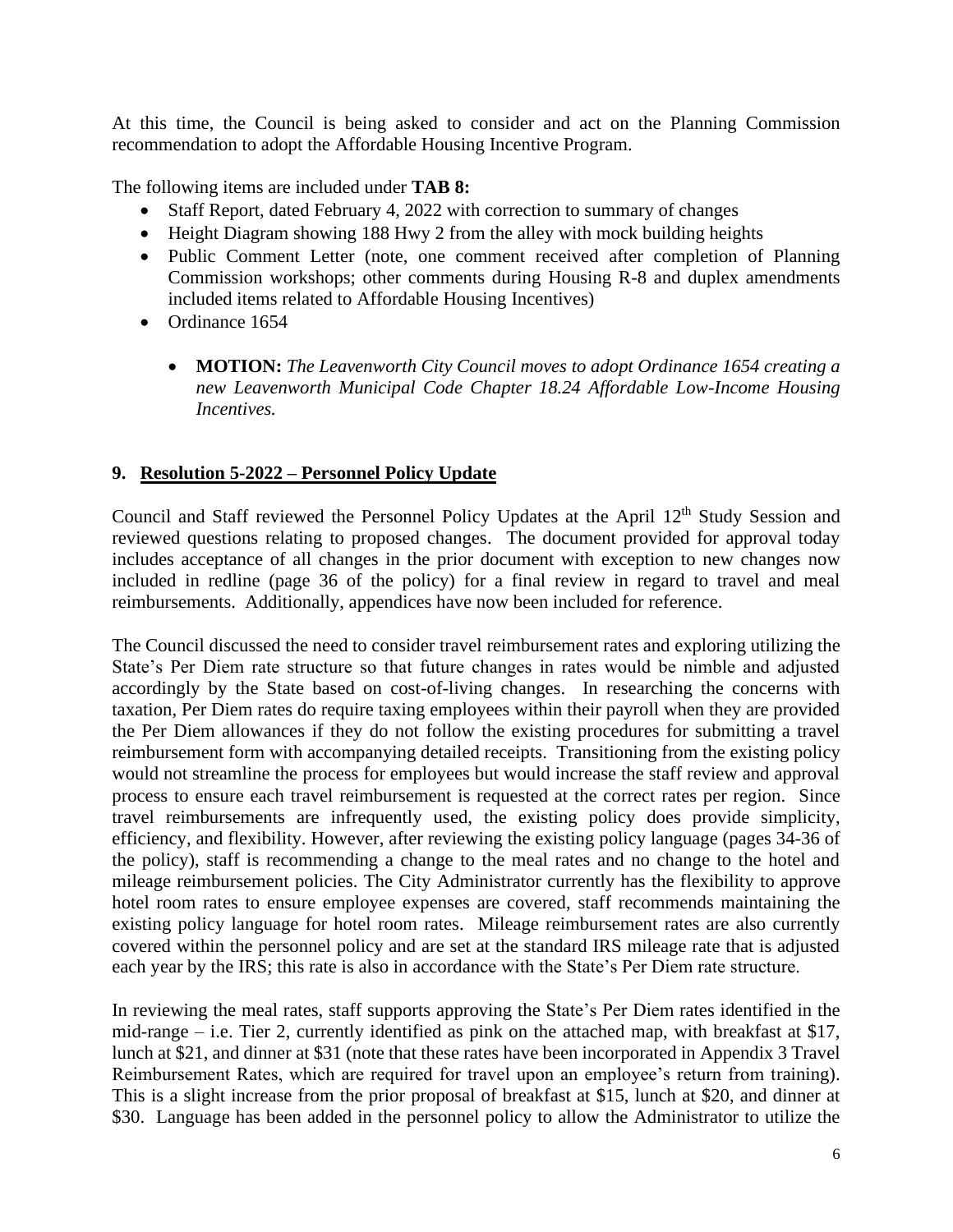higher regional rates when travel is within these regions. By going in this direction, the City will no longer need to have a separate resolution for meal rates and adjustments can be made over time based on the State's Per Diem rates.

The following items are included under **TAB 9:**

- Resolution 5-2022
- State Per Diem Rates Effective for 2022
	- **MOTION:** *The Leavenworth City Council moves to approve Resolution 5-2022 amending the City of Leavenworth Personnel Policies.*

### **10. Professional Services Agreement - Waterfront Restroom Sewer Force Main - Relocation Design and Construction Engineering Services with RH2 Engineering**

The City Council is being asked to approve and authorize the Mayor to execute a Professional Services Agreement (PSA) between RH2 Engineering and the City of Leavenworth for design and construction engineering services in the amount of \$99,850. This proposed PSA is associated with the Waterfront Park Restroom Sewer Force Main Relocation project.

The purpose of the above-mentioned project is to relocate a 4-inch pressurized sewer line (force main) associated with the Waterfront Park restroom. The reason for relocating the 4-inch sewer force main is a result of mutually agreed upon provisions established by the April 2, 2020 settlement agreement between Mr. Rob Johnson and the City. Per terms outlined in the April 2, 2020 settlement agreement, the City has until October 31, 2022 to abandon the sewer force main and electrical service associated with the Waterfront Park restroom.

A selection committee comprised of City Public Works staff evaluated three (3) statements of qualifications (SOQs) from the City's MRSC-managed Consultant Roster and found RH2 Engineering to be the most qualified firm for this project.

The following item is included under **TAB 10:**

- RH2 Engineering Professional Services Agreement
	- **MOTION:** *The Leavenworth City Council moves to approve and authorizes the Mayor to sign a Professional Services Agreement between RH2 Engineering and the City for design and construction engineering services associated with the Waterfront Restroom Sewer Force Main Relocation project in an amount not to exceed \$99,850.*

# **COMMITTEES, INFORMATIONAL & FUTURE CONSIDERATION ITEMS**

### **11. Housing Committee Agenda Items**

This item is included under **TAB 11.**

### **12. Public Safety Committee Agenda Items**